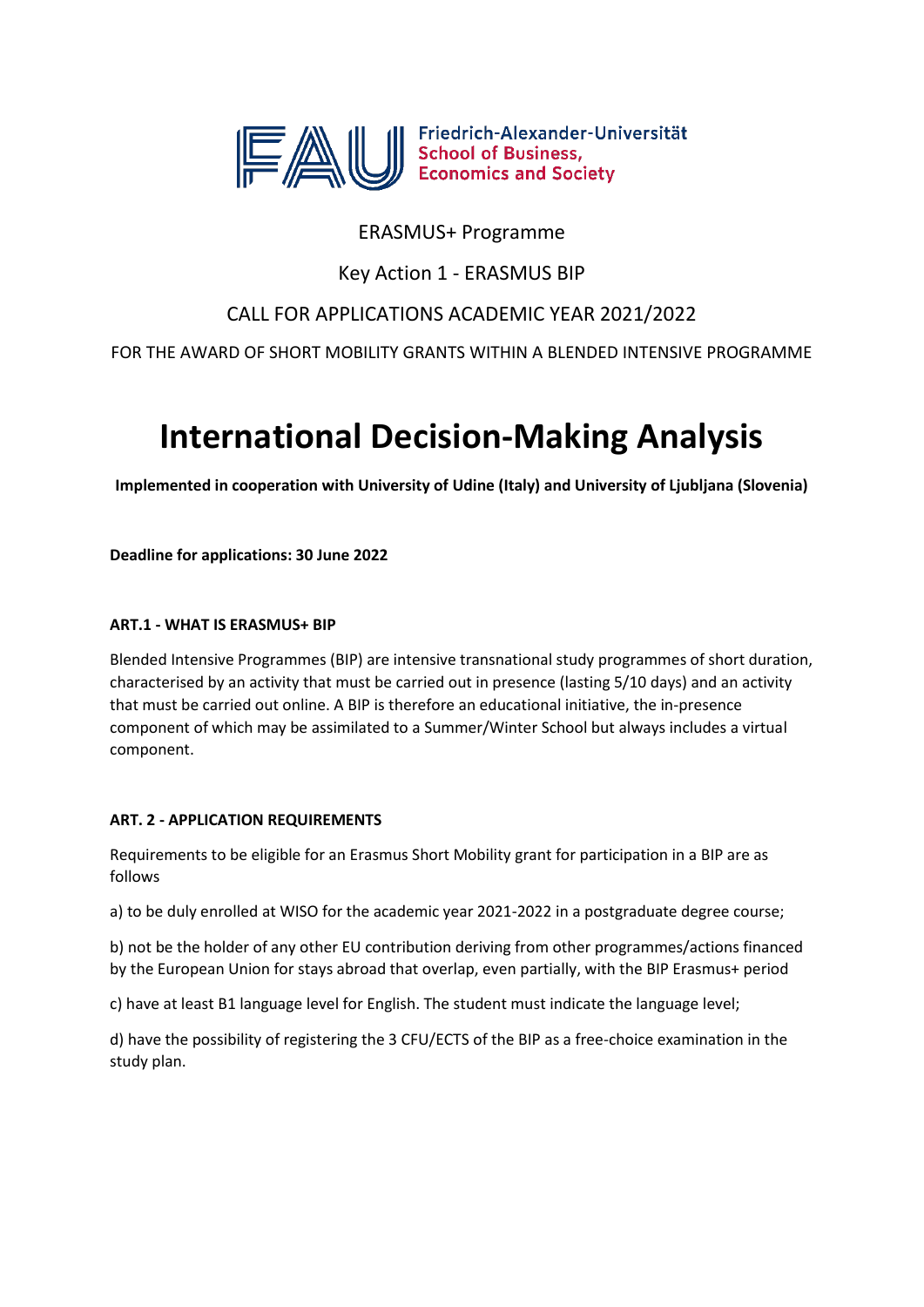### **ART. 3 - DESCRIPTION OF THE BIP**

| <b>Blended</b><br>Title<br>οf<br>the | <b>International Decision-Making Analysis</b>            |
|--------------------------------------|----------------------------------------------------------|
| <b>Intensive Programme</b>           |                                                          |
| Academic coordinator:                | Prof. Gian Luca Gardini                                  |
|                                      |                                                          |
| Department:                          | <b>WISO</b>                                              |
| <b>Courses and programmes</b>        | All postgraduate programmes at WISO                      |
| eligible:                            |                                                          |
| n. of places at WISO:                | 6                                                        |
| <b>Partner BIP</b>                   | Friedrich-Alexander Universität, Erlangen                |
|                                      | Nuremberg, Germany. University of Udine, Italy.          |
|                                      | University of Ljubljana, Slovenia.                       |
| <b>Duration BIP:</b>                 | 05.09.2022-27.09.2022                                    |
| <b>Duration</b><br>online            | 05.09.2022-20.09.2022                                    |
| activities:                          |                                                          |
| <b>Duration</b><br>in-               | 21.09.2022-27.09.2022                                    |
| presence activities:                 |                                                          |
| Place of the in-                     | <b>Udine, Italy</b>                                      |
| presence activities:                 |                                                          |
| <b>Number of awarded</b>             | $\mathbf{3}$                                             |
| <b>CFU/ECTS:</b>                     |                                                          |
|                                      |                                                          |
| <b>Brief description</b>             | The summer school in International Decision-Making       |
|                                      | Analysis aims to provide the participating students with |
|                                      | the key tools to understand, plan and execute informed,  |
|                                      | timely and responsible decision-making. The course has   |
|                                      | a clear international and interdisciplinary vocation.    |
|                                      | The three specific objectives are:                       |
|                                      | a) Provide students with the key theoretical tools       |
|                                      | (factors, parameters and techniques) to make             |
|                                      | effective decisions, especially in an international and  |
|                                      | multicultural context.                                   |
|                                      | b) Provide participants with an overview of decision-    |
|                                      | making processes in major international institutions     |
|                                      | such as the European Union, the United Nations, the      |
|                                      | World Bank, the International Monetary Fund, the World   |
|                                      | Trade Organization and the Organization for Economic     |
|                                      | Cooperation and Development.                             |
|                                      | c) Provide participants with in-depth understanding of   |
|                                      | decision-making in real life case studies, situations    |
|                                      | and events. Areas of study include:                      |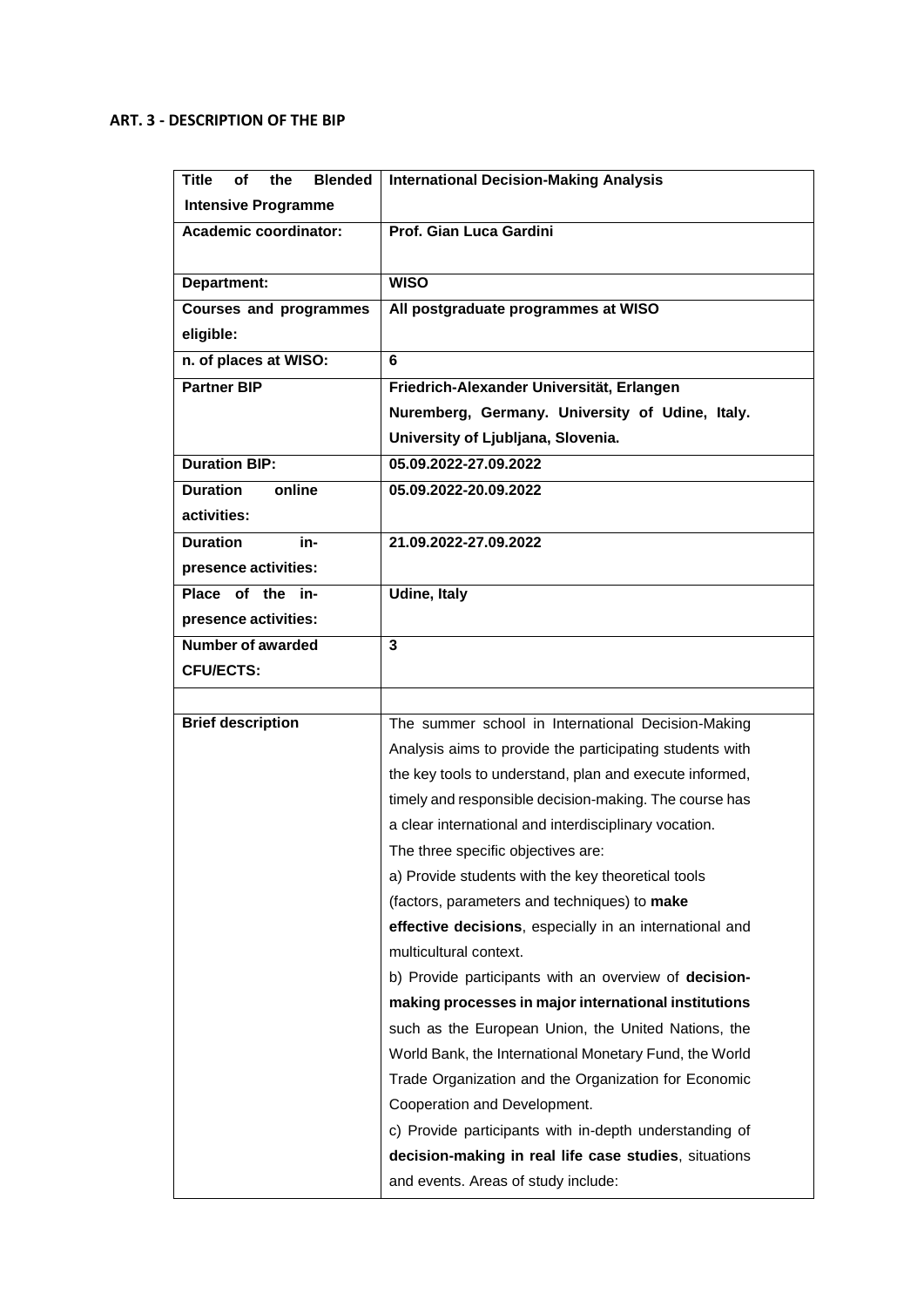| in International<br>Theory and concepts                   |
|-----------------------------------------------------------|
| <b>Decision-Making</b>                                    |
| <b>International Relations and Politics</b>               |
| International Organizations and European                  |
| <b>Union Studies</b>                                      |
| Economy, business and industry                            |
| Humanities, art and archaeology                           |
| Decision-making skills are useful for any type of         |
| students, are transversal and transferable. Learning the  |
| key parameters, techniques and factors to make            |
| decisions is crucial to the <b>training of tomorrow's</b> |
| leaders as well as good citizens and professionals.       |
| The course has a component on demand where                |
| students find all the learning material online and can    |
| time their study and activities, and one component in     |
| presence at the University of Udine. This part includes   |
| lectures, seminars and on-site visits to key partners in  |
| the military and policing sectors as well as health and   |
| natural disasters management.                             |

#### **ART. 4 - SUBMISSION OF THE APPLICATION AND SELECTION OF CANDIDATES**

In order to apply, students must send their CV (including their level of English proficiency) and a short letter of motivation in English (max 1 page) to [wiso-ibsr-sekr@fau.de.](mailto:wiso-ibsr-sekr@fau.de) DEADLINE: 30<sup>th</sup> June 2022.

For further information, please contact: Ms Sophia Ehrlinger (wiso-ibsr-sekr@fau.de).

#### **ART. 5 SELECTION METHODS**

Applications will be assessed by the academic coordinators of the three partner universities based on the following criteria:

- Overall quality of the CV
- Ability to work in English
- Quality of the letter of motivation
- Current grade point average in the programme in which the candidates are enrolled (if available)

The results will be published at the beginning of July 2022. The selected candidates will be contacted by the FAU International Office for the award of the stipend and other support where available. Students shall confirm their final and firm participation via email by July 22, 2022.

#### **ART. 6 - TREATMENT OF PERSONAL DATA**

The personal data contained in the applications for participation in this call for applications shall be handled in compliance with the requirements of Art. 13 GDPR 679/16 EU Regulation on the protection of individuals with regard to the processing of personal data.